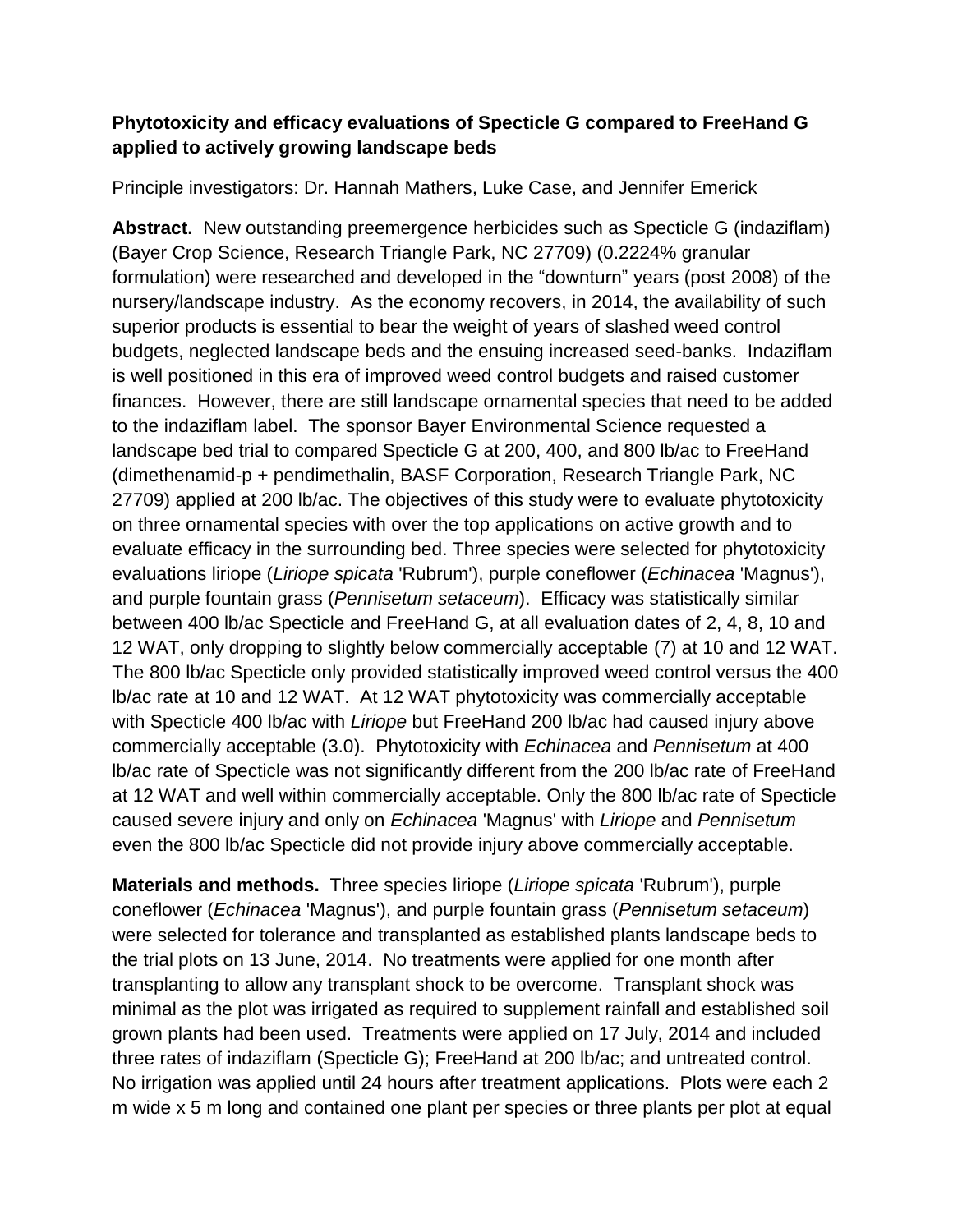spacing. A completely randomized design with four replications per treatment for a total of 20 plots was utilized. All granular formulations were hand applied with a shaker after pre-weighing the amounts required for each plot area. Evaluations of phytotoxicity were done at 2, 4, 8, 10, and 12 WAT (weeks after treatment) and consisted of visual ratings on a scale of 0-10 with 0 being no phytotoxicity, 10 death, and ≤3 commercially acceptable. Number of flowers was also counted for liriope and purple coneflower. Weed control was also visually rated at the same time as phytotoxicity and rated on a scale of 0-10 with 0 being no control, 10 perfect control, and ≥7 commercially acceptable. Treatment means of phytotoxicity were compared to untreated control using Dunnett's t-test ( $\alpha$  = 0.05 and 0.10) in SAS® Proc Mixed. Treatment means for efficacy were separated using LSmeans ( $\alpha$  = 0.05) also in SAS® Proc Mixed.

## **Results and discussion.**

*Efficacy*. All rates of Specticle G as well as FreeHand G provided commercially acceptable control at 2 WAT (Fig. 1). However, Specticle at 200 lb/ac failed to provide acceptable control from 4 WAT until the end of the experiment. Specticle at 400 and 800 lb/ac and FreeHand G provided essentially the same level of control until 10 WAT at which time the Specticle at 800 lb/ac provided better control than Specticle at 400 lb/ac and the FreeHand (Fig. 1). Data from this trial indicates that rates of Specticle of 400 lb/ac or higher will provide the same level of weed control as the FreeHand for up to 12 WAT. The 800 lb/ac rate of Specticle will provide acceptable control for up to 12 WAT. There was considerable weed pressure in all plots. The most common weeds in the plots consisted of redroot pigweed (*Amaranthus retroflexus*), large crabgrass (*Digitaria sanguinalis*), hairy galinsoga, (*Galinsoga ciliata*), giant foxtail (*Setaria faberii*), Eastern black nightshade (*Solanum ptycanthum*), common purslane (*Portulaca oleracea*), barnyardgrass (*Echinochloa crus-galli*), common lambsquarters (*Chenopodium album*), and Venice mallow (*Hibiscus trionum*). Problem weeds for Specticle G include the large crabgrass and the redroot pigweed and control of both species improved as the rate increased. Due to the severity of weed pressure and frequency of these two problem species, 400 lb/ac was required.

*Phytotoxicity.* All species tested showed injury from at least one herbicide treatment (Table 1). Liriope was injured by all rates of Specticle G but only above commercially acceptable at the 400 lb/ac rate at 4 WAT and 10 WAT. FreeHand was consistently more phytotoxic on liriope through the study (Table 1, Fig. 2). By 12 WAT phytotoxicity was commercially acceptable with Specticle 400 lb/ac for *Liriope* but FreeHand 200 lb/ac had caused injury above commercially acceptable (3.0) (Fig. 3). Phytotoxicity with *Echinacea* and *Pennisetum* at 400 lb/ac rate of Specticle was not significantly different from the 200 lb/ac rate of FreeHand at 12 WAT and well within commercially acceptable. Only the 800 lb/ac rate of Specticle caused severe injury and only on *Echinacea* 'Magnus' (Fig. 4), with *Liriope* and *Pennisetum* even the 800 lb/ac Specticle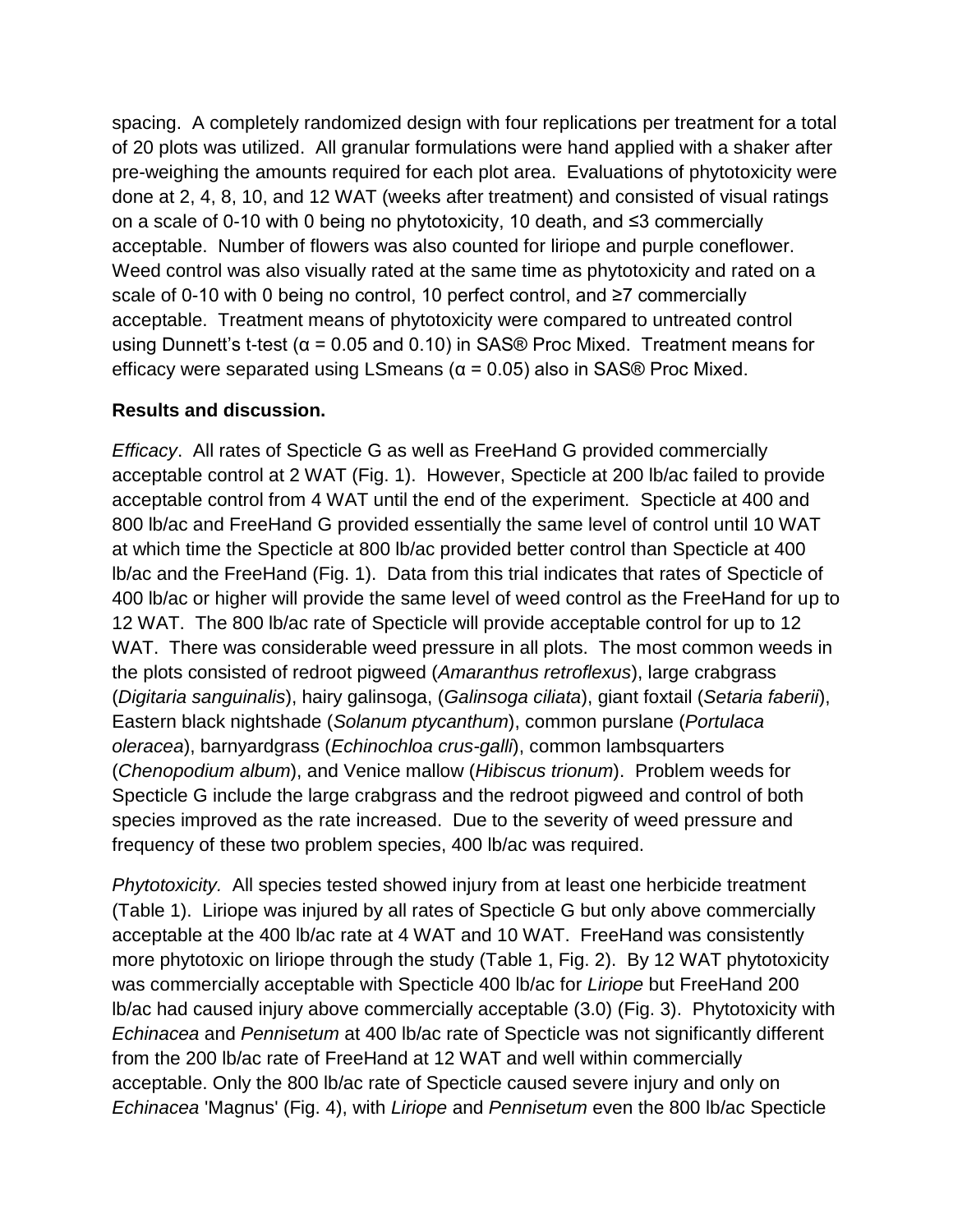did not provide injury above commercially acceptable. Flowers were also counted on the liriope for the first two evaluations. All treatments reduced flower number, but Specticle at 200 lb/ac and 400 lb/ac and FreeHand G significantly reduced flower number at 2 WAT in comparison to the control (Fig. 3). Considerable variation existed between plots, the coneflower standard error was the highest (data not shown). At 10 WAT and 12 WAT, *Echinacea* phytotoxicity ratings were very high (Table 1, Fig. 4) at 800 lb/ac Specticle. The fountain grass did show some injury early on from Specticle G, but there was virtually no injury after 8 WAT from any of the herbicides (Table 1).

**Conclusions:** Data from this trial indicates that Specticle G will provide good to excellent weed control depending on the rate. Efficacy was statistically similar between 400 lb/ac Specticle and FreeHand G, at all evaluation dates of 2, 4, 8, 10 and 12 WAT, only dropping (for both products) to slightly below commercially acceptable (7) at 10 and 12 WAT. The 800 lb/ac Specticle G only provided statistically improved weed control versus the 400 lb/ac rate at 10 and 12 WAT. The 200 lb/ac Specticle failed to provide acceptable control beyond 2 WAT. The 400 lb/ac Specticle G is needed to provide a level of control that is similar to the industry standard (FreeHand G) when specific species are present and weed pressures are high. FreeHand G is a combination product containing two mitosis inhibitor herbicides, dimethenamid-p as a shoot inhibitor plus pendimethalin as a root inhibition. Since Specticle G contains only one herbicide and has significantly lower use rates than any herbicide currently on the ornamental market (Fig. 5), Specticle G is considered an exceptional choice for landscape managers.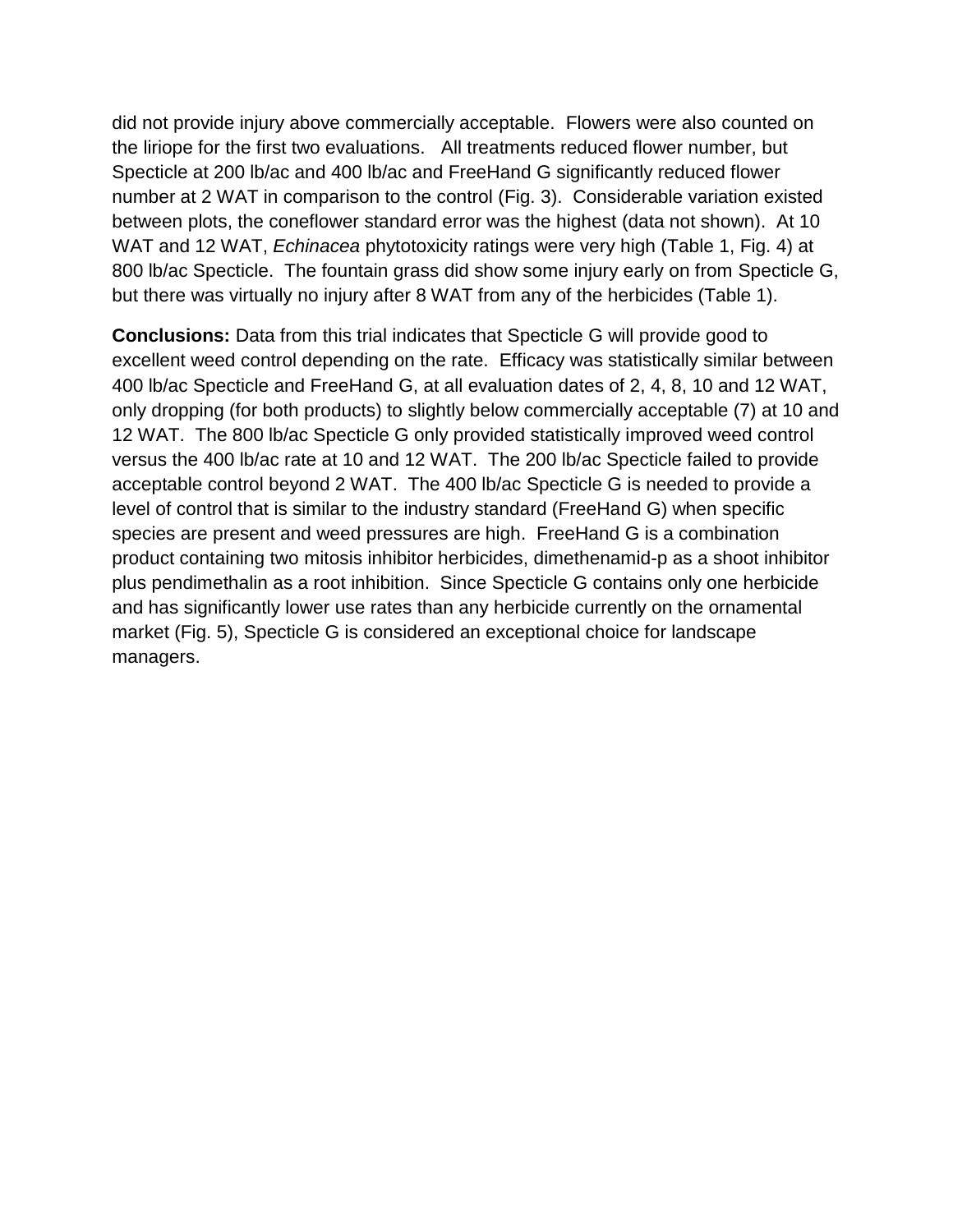

**Fig. 1.** Weed control from three rates of Specticle G (indaziflam) in comparison to FreeHand and untreated control evaluated over 12 weeks in landscape beds. Treatment means with the same letters from the same evaluation are not significantly different based on LSmeans ( $\alpha$  = 0.05).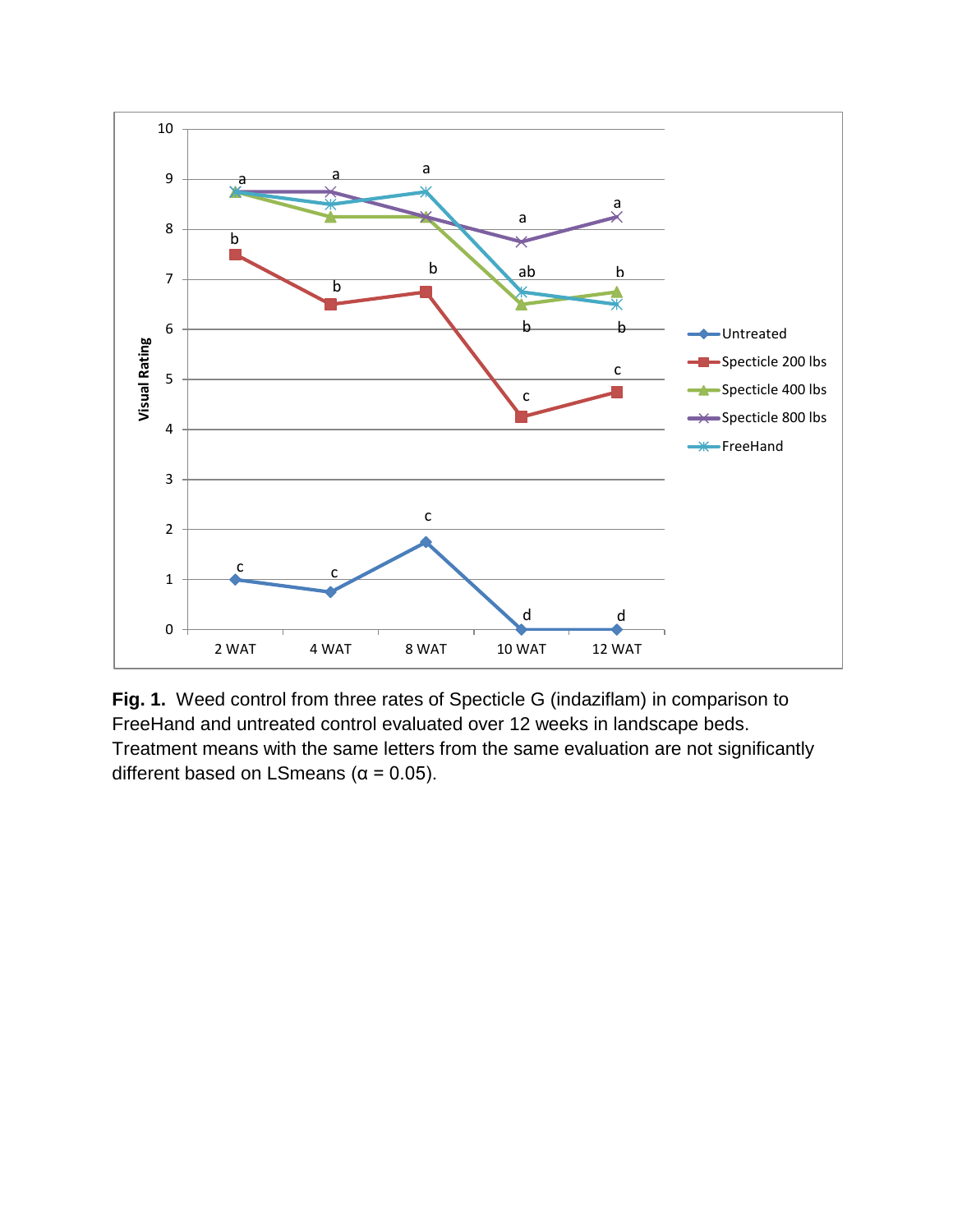| $1119$ p v oproata  |                    |          |       |               |               |  |  |  |  |
|---------------------|--------------------|----------|-------|---------------|---------------|--|--|--|--|
| Treatment           | 2 WAT <sup>z</sup> | 4 WAT    | 8 WAT | <b>10 WAT</b> | 12 WAT        |  |  |  |  |
| Untreated           | 1.5 <sup>yx</sup>  | 1.8      | 2.5   | 0.8           | 1.3           |  |  |  |  |
| Specticle 200 lbs   | 3.5                | 4.5 $*$  | 4.0   | $***$<br>4.3  | 2.5           |  |  |  |  |
| Specticle 400 lbs   | 3.0                | 4.5 $*$  | 3.0   | 4.3<br>$***$  | 3.3           |  |  |  |  |
| Specticle 800 lbs   | 1.8                | 2.5      | 2.8   | 3.8<br>**     | 2.5           |  |  |  |  |
| FreeHand            | $***$<br>4.5       | 3.5      | 3.0   | $***$<br>4.5  | $***$<br>4.0  |  |  |  |  |
| Echinacea 'Magnus'  |                    |          |       |               |               |  |  |  |  |
| Treatment           | 2 WAT              | 4 WAT    | 8 WAT | <b>10 WAT</b> | 12 WAT        |  |  |  |  |
| Untreated           | 0.5                | 1.3      | 2.3   | 1.0           | 1.0           |  |  |  |  |
| Specticle 200 lbs   | $3.7$ *            | 4.0      | 3.7   | 3.3           | 2.7           |  |  |  |  |
| Specticle 400 lbs   | 3.0                | 3.3      | 2.5   | 2.8           | 3.0           |  |  |  |  |
| Specticle 800 lbs   | 2.8                | 4.5 $*$  | 4.3   | **<br>7.0     | $7.5$ **      |  |  |  |  |
| FreeHand            | 2.3                | 1.8      | 2.3   | 1.8           | 2.8           |  |  |  |  |
| Pennisetum setaceum |                    |          |       |               |               |  |  |  |  |
| Treatment           | 2 WAT              | 4 WAT    | 8 WAT | <b>10 WAT</b> | <b>12 WAT</b> |  |  |  |  |
| Untreated           | 1.0                | 0.5      | 2.3   | 2.0           | 2.3           |  |  |  |  |
| Specticle 200 lbs   | 3.0                | 2.0      | 2.5   | 1.3           | 1.3           |  |  |  |  |
| Specticle 400 lbs   | 3.3                | $2.8$ ** | 2.8   | 2.5           | 2.3           |  |  |  |  |
| Specticle 800 lbs   | 1.0                | 0.8      | 3.0   | 2.0           | 1.5           |  |  |  |  |
| FreeHand            | 1.0                | 0.8      | 2.0   | 1.3           | 1.5           |  |  |  |  |

**Table 1.** Phytotoxicity to three landscape ornamentals from three rates of Specticle G (indaziflam) in comparison to FreeHand and Untreated control in landscape beds. *Liriope spicata* 'Rubrum'

 $z =$  weeks after treatment

y = Visual ratings based on a 0-10 scale with 0 being no phytotoxicity and 10 death with ≤3 commercially acceptable

x = Treatment means in the same column followed by \*,\*\* are significantly different from untreated control using Dunnett's t-test (α = 0.10, 0.05, respectively)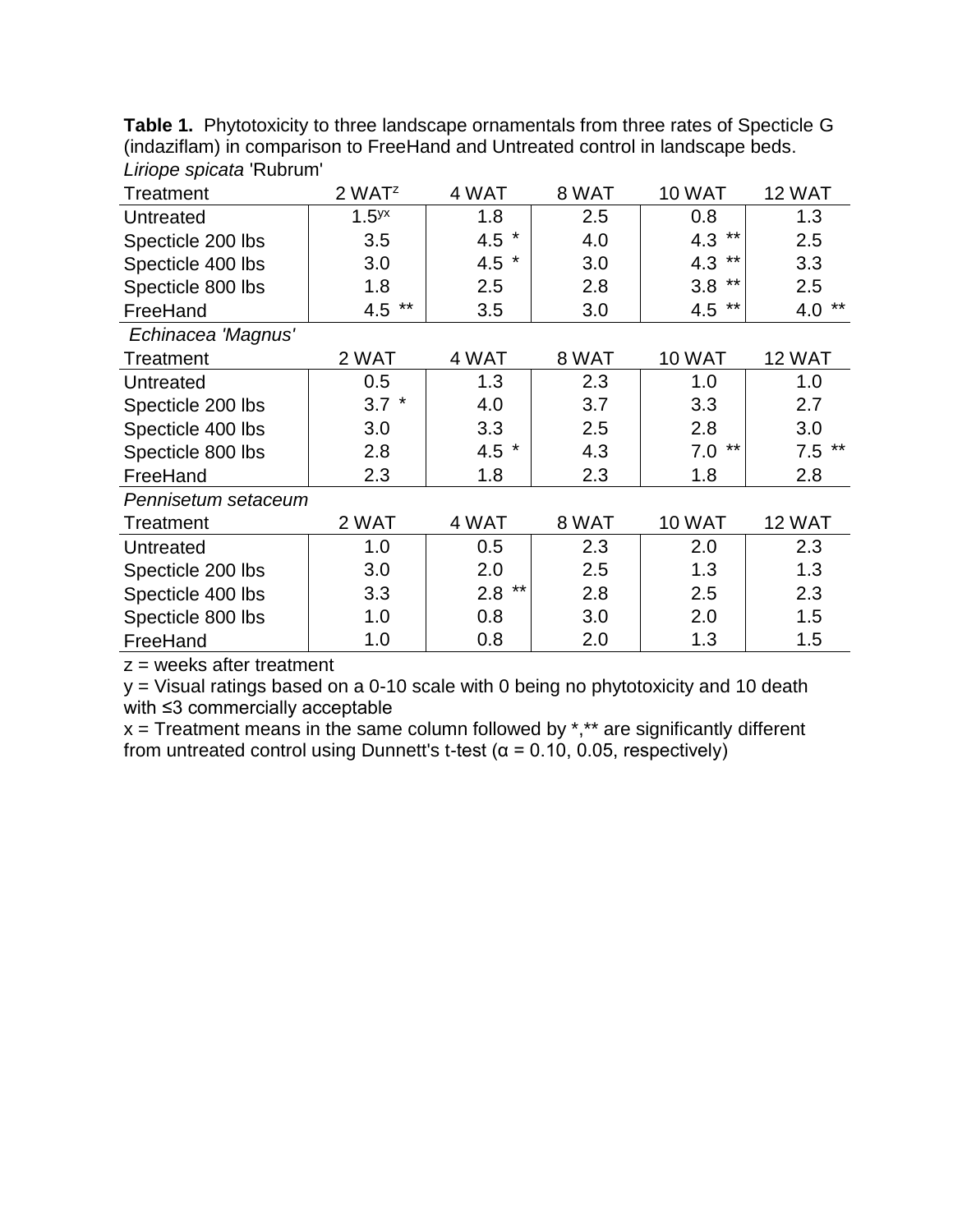





**Fig. 2.** Injury to *Liriope spicata* 'Rubrum' from three rates of Specticle G in comparison to FreeHand G and untreated control.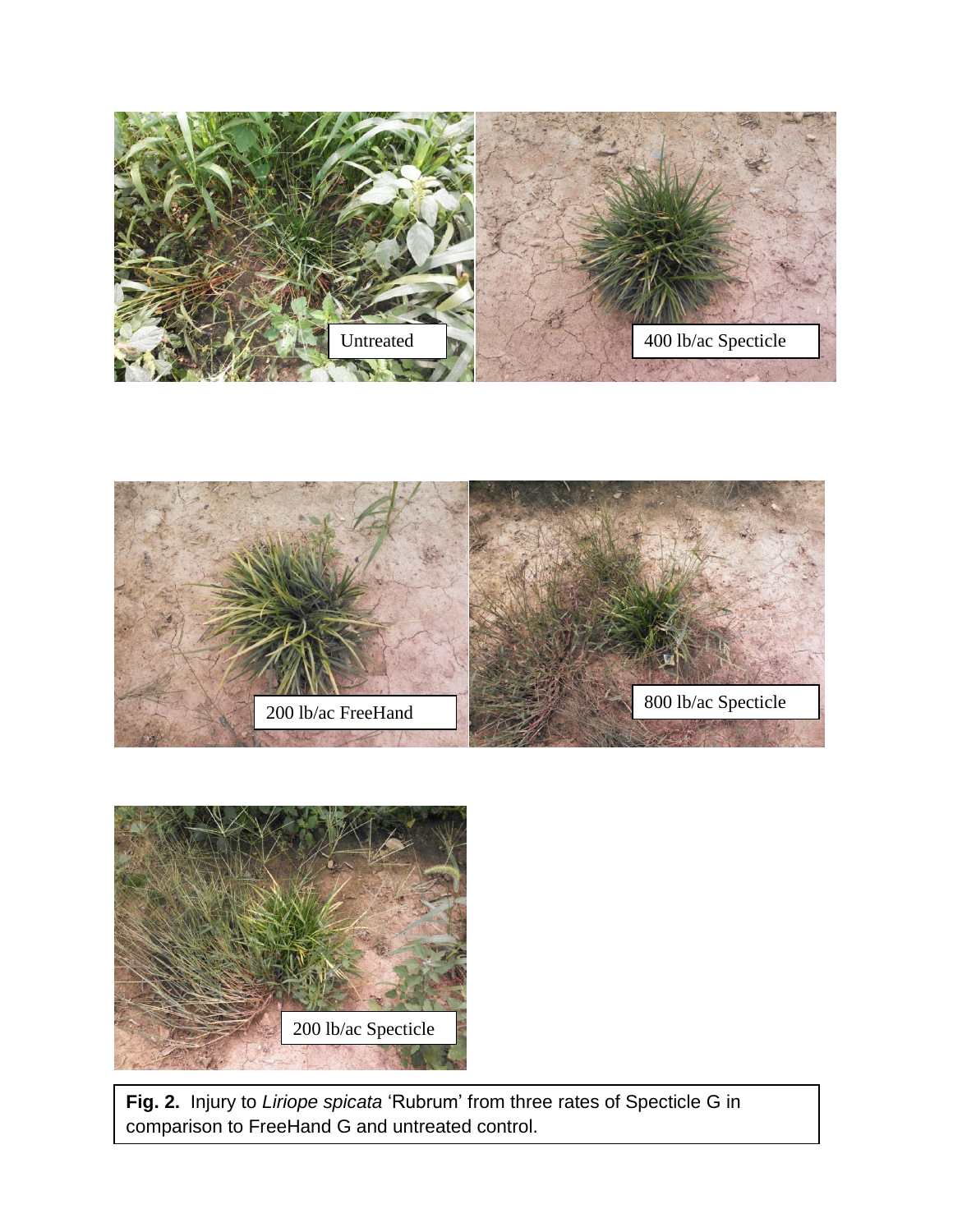

**Fig. 3.** Effect of treatment on flower number at 2 WAT for *Liriope spicata* in the landscape beds. Bars marked by \*, \*\* are significantly different from the control based on Dunnett's t-test ( $\alpha$  = 0.10 and 0.05, respectively).



**Fig. 4.** Injury to purple coneflower from 800 lbs/ac of Specticle at 10 WAT (left) in comparison to untreated control (right).